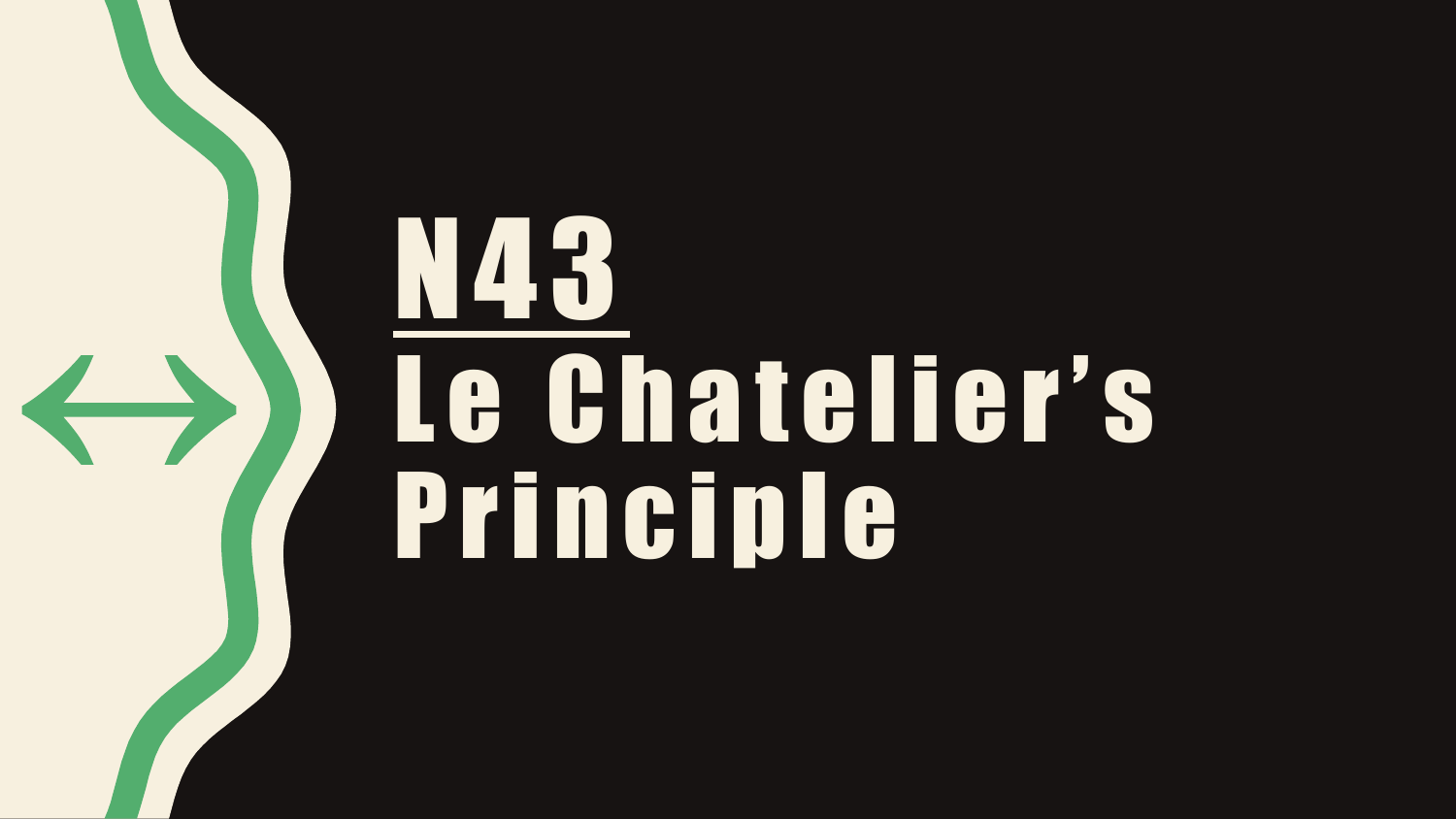#### WHAT IS A REVERSIBLE REACTION?

**Some reactions can go forwards AND backwards**

 $N_2$  (g) + 3H<sub>2</sub> (g)  $\rightarrow$  2NH<sub>3</sub> (g) + 92.05 KJ OR  $2NH_3$  (g) + 92.05 KJ  $\rightarrow$  N<sub>2</sub> (g) + 3H<sub>2</sub> (g)

*Use a "double headed arrow" so you don't have to write it both ways! ↔*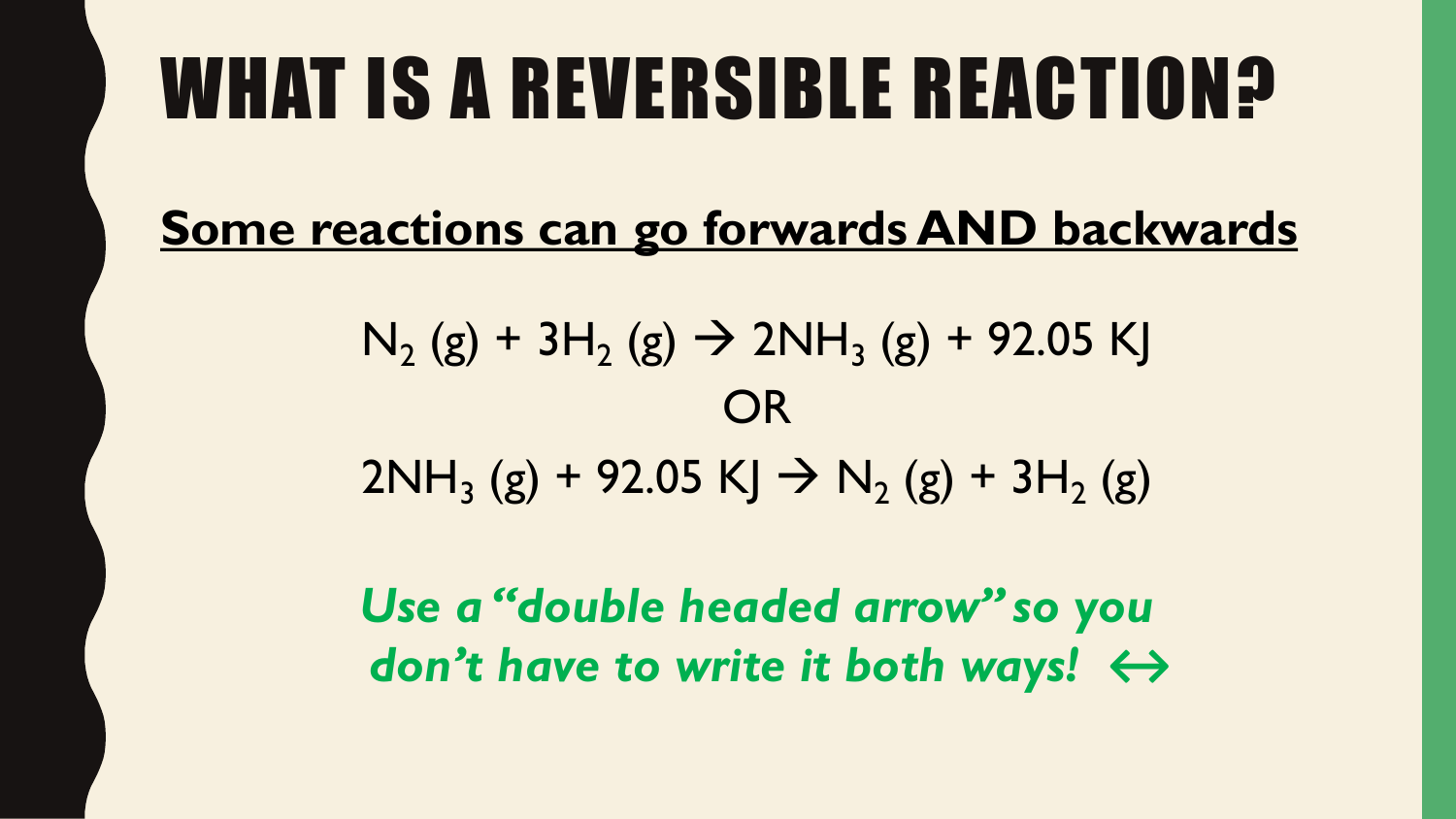# REACTIONS WILL REACH "EQUILIBRIUM"

**EQUILIBRIUM** = the point at which the forward reaction is happening at the same *RATE* as the reverse reaction

Are the CONCENTRATIONS of reactants and products the same?????

–NO!!!!! (well *maybe,* but it doesn't have to be! If they are the same then it is a coincidence!)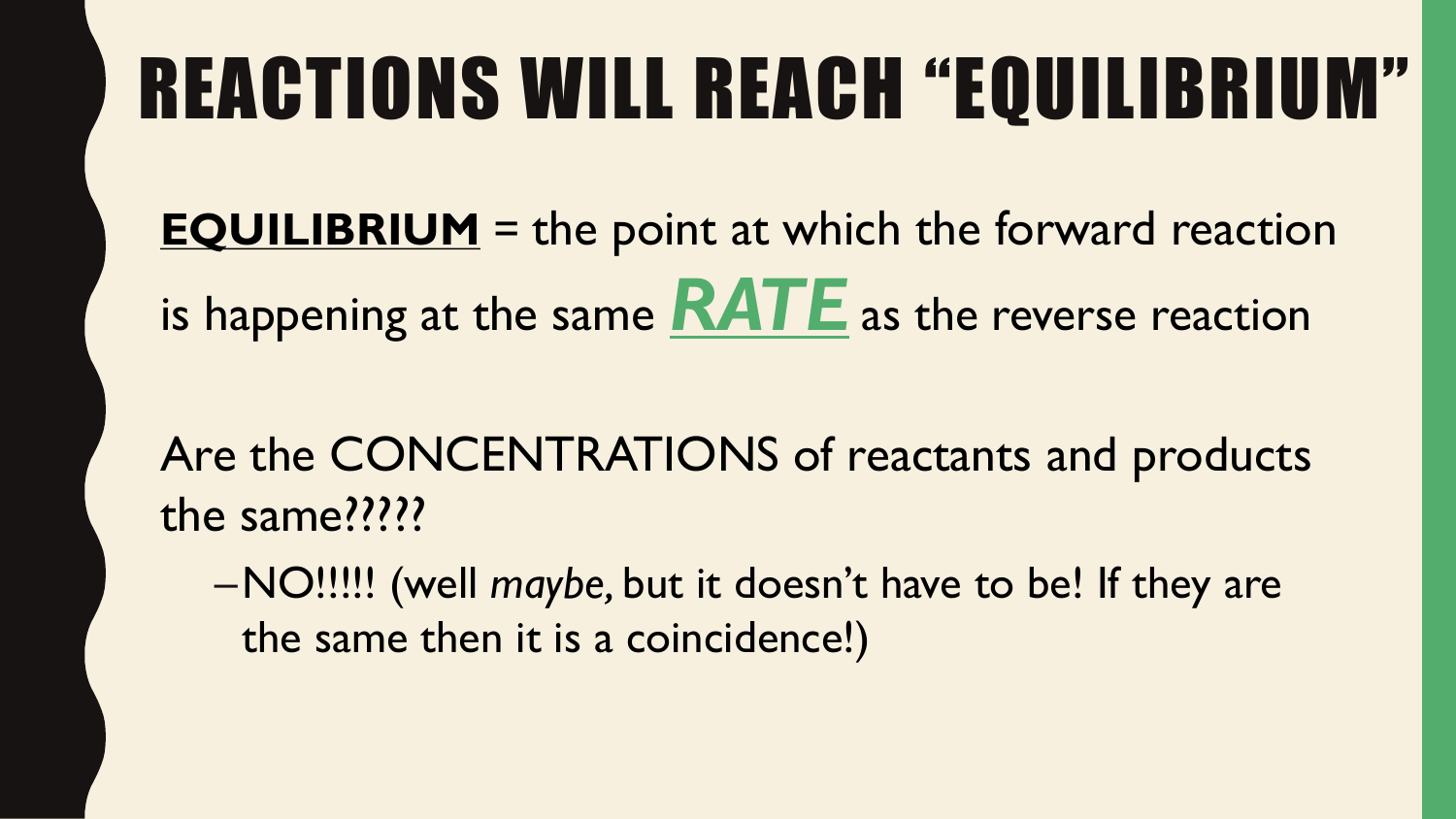# "FINDING" EQUILIBRIUM POINT

**EQUILIBRIUM POINT** We use ratios of [products] to [reactants]

You can have different ratios that all result in the rate forward being the same as the rate backwards! *There isn't just one equilibrium point!*

If you are pushed away from the original equilibrium point, then find a NEW ratio of concentrations that is "at equilibrium!"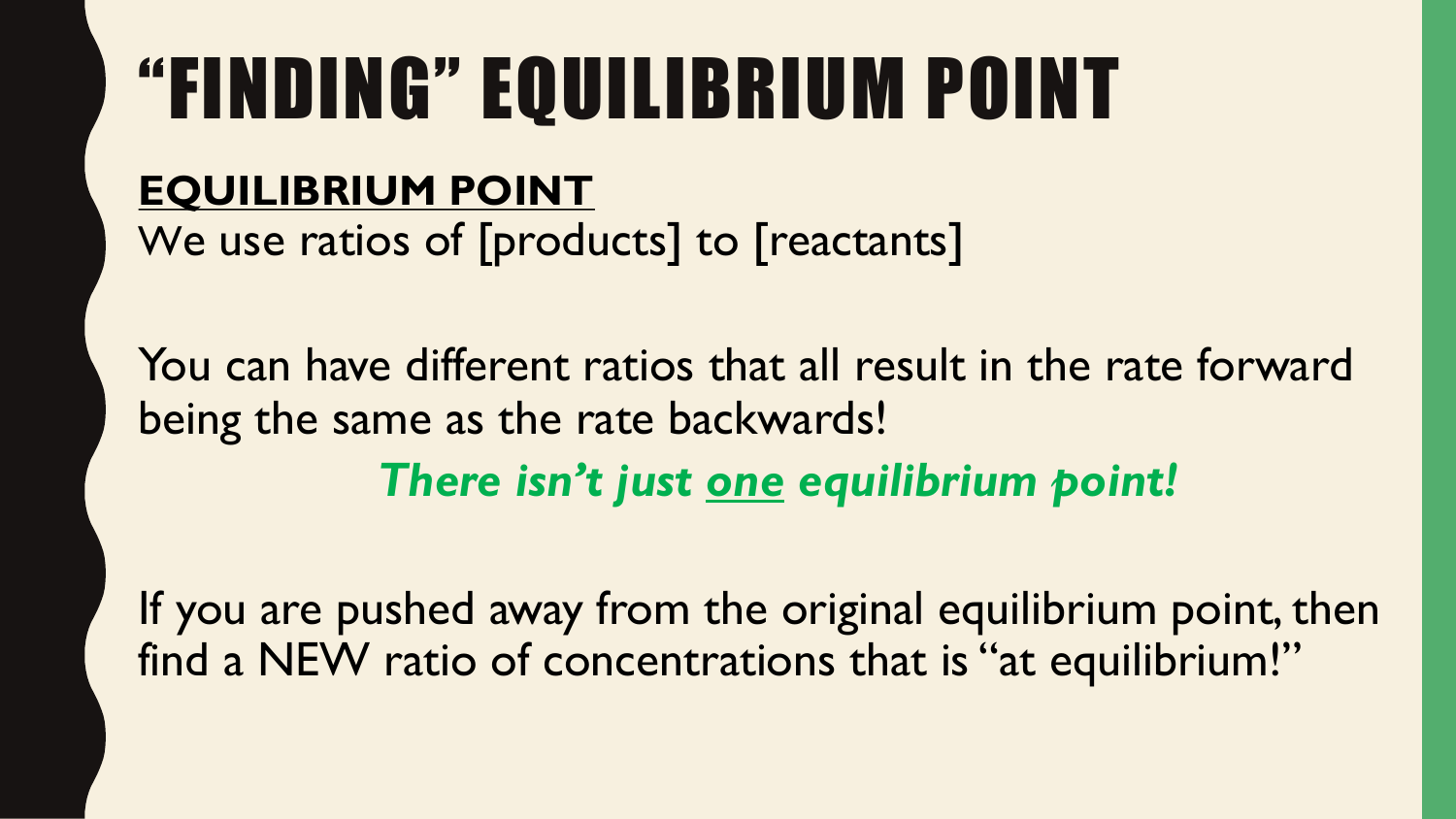# LE CHATELIER'S PRINCIPLE

If a stress is applied to a reaction at equilibrium the reaction changes to relieve that stress, it will find a *new* equilibrium point where the forward and backwards reactions are equal again. It will try to "undo" whatever you did! –*Took something away? Make more of it!* –*Added extra of something? Use some up!*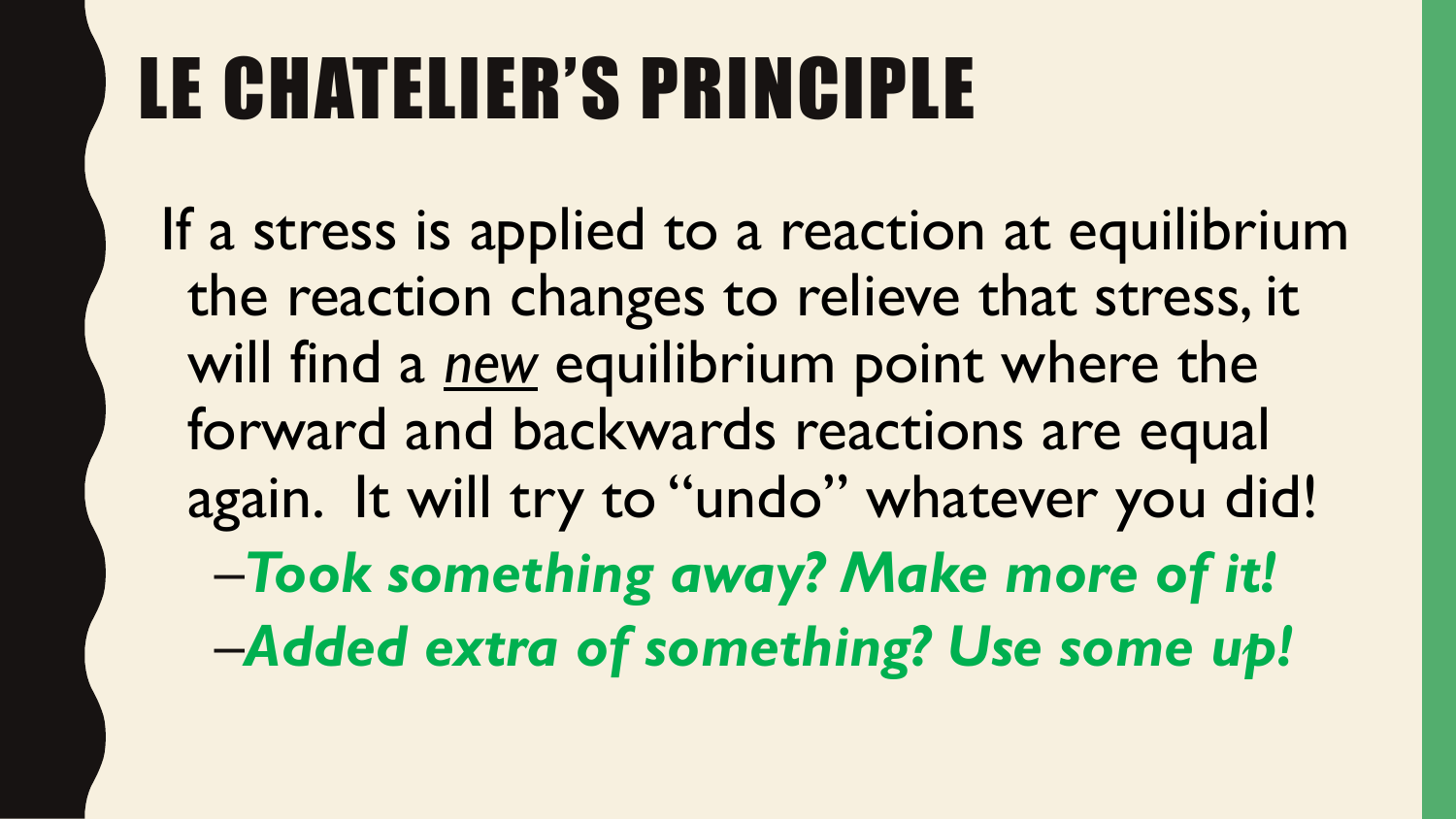# HOW DO YOU "STRESS" A REACTION?

- Concentration change
- Temperature change
- Pressure/volume change for gases
	- the equivalent of a concentration change!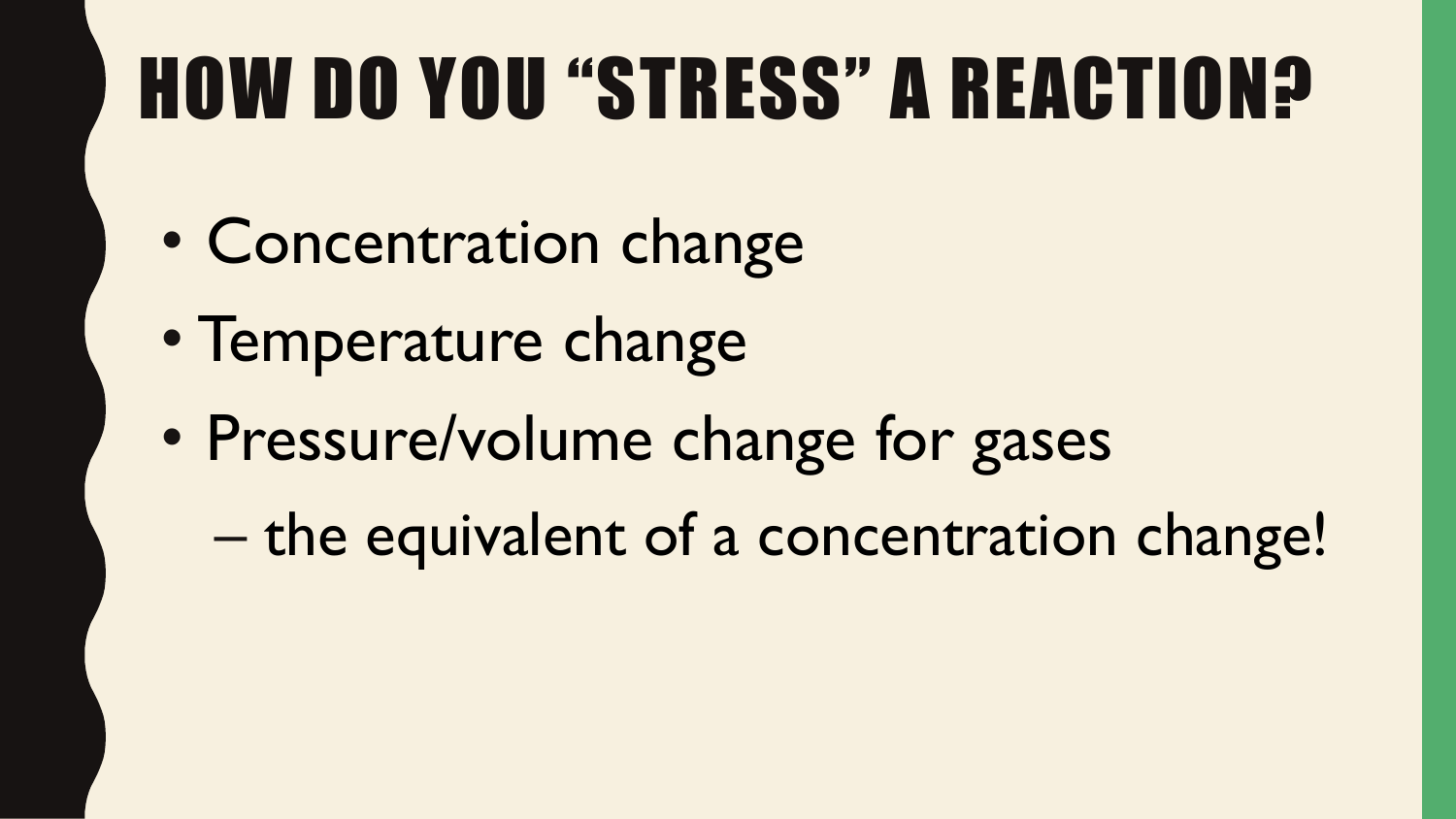#### STRANGE FACTS…

- ONLY changes to aqueous and gas phases affect equilibrium
	- *Solids and liquids do NOT affect equilibrium!*
		- They do not have "concentrations" so they can't factor in.
		- We will see this better when we get to the math portion of the chapter!
- Adding an Noble Gas, an INERT gas, does NOTHING because it doesn't change the PARTIAL PRESSURES of the gases involved!
- Adding a catalyst does NOTHING! You will reach equilibrium faster but it won't change the equilibrium point.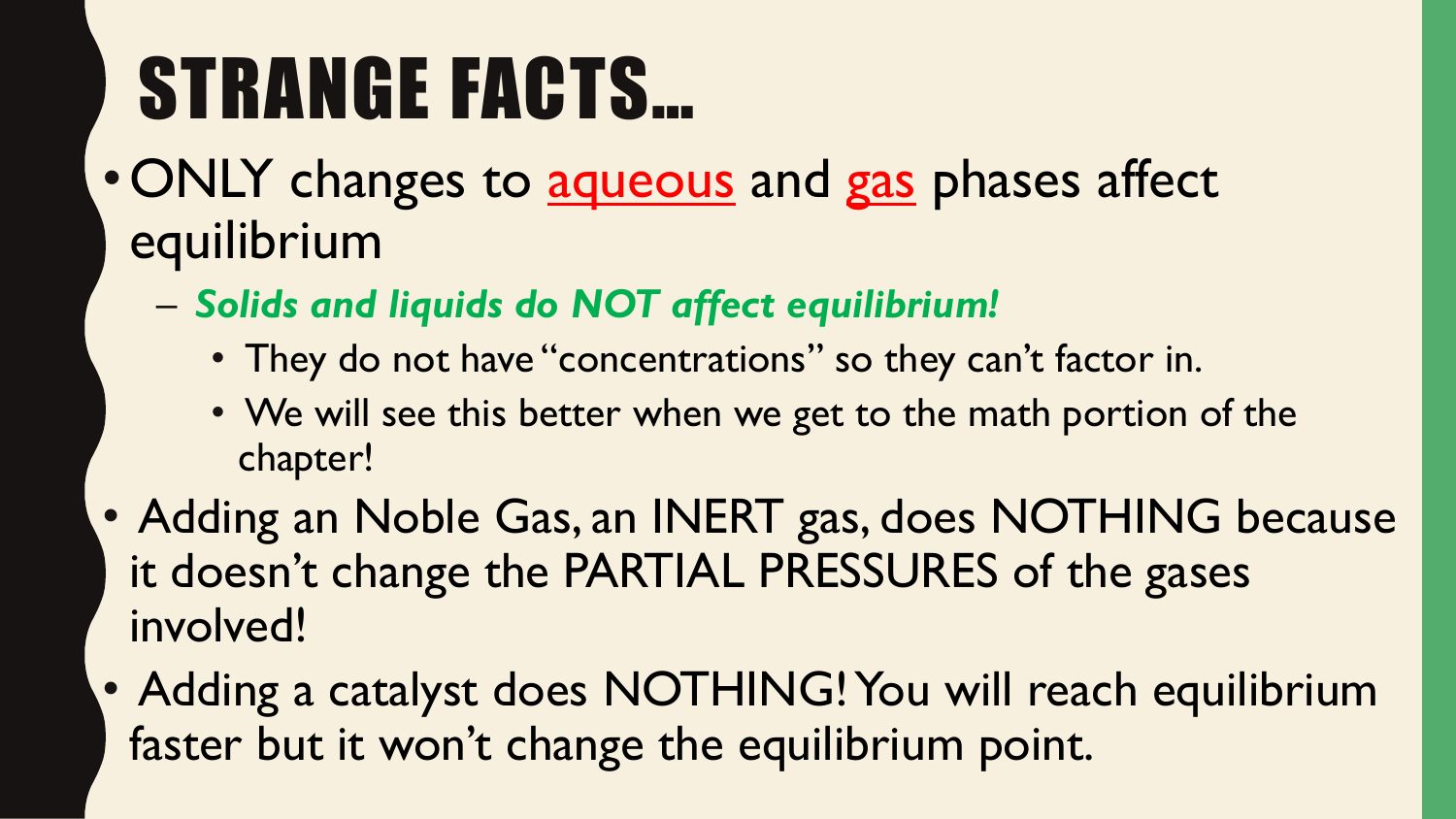# QUICK EXAMPLE

- $N_2$  + 3H<sub>2</sub>  $\leftrightarrow$  2NH<sub>3</sub> + 92.05 KJ
- Add more N<sub>2</sub>
	- Shift to the right, use up the extra by making more products!
- Remove  $H_2$ 
	- Shift to the left, replace what you took away by making more reactants!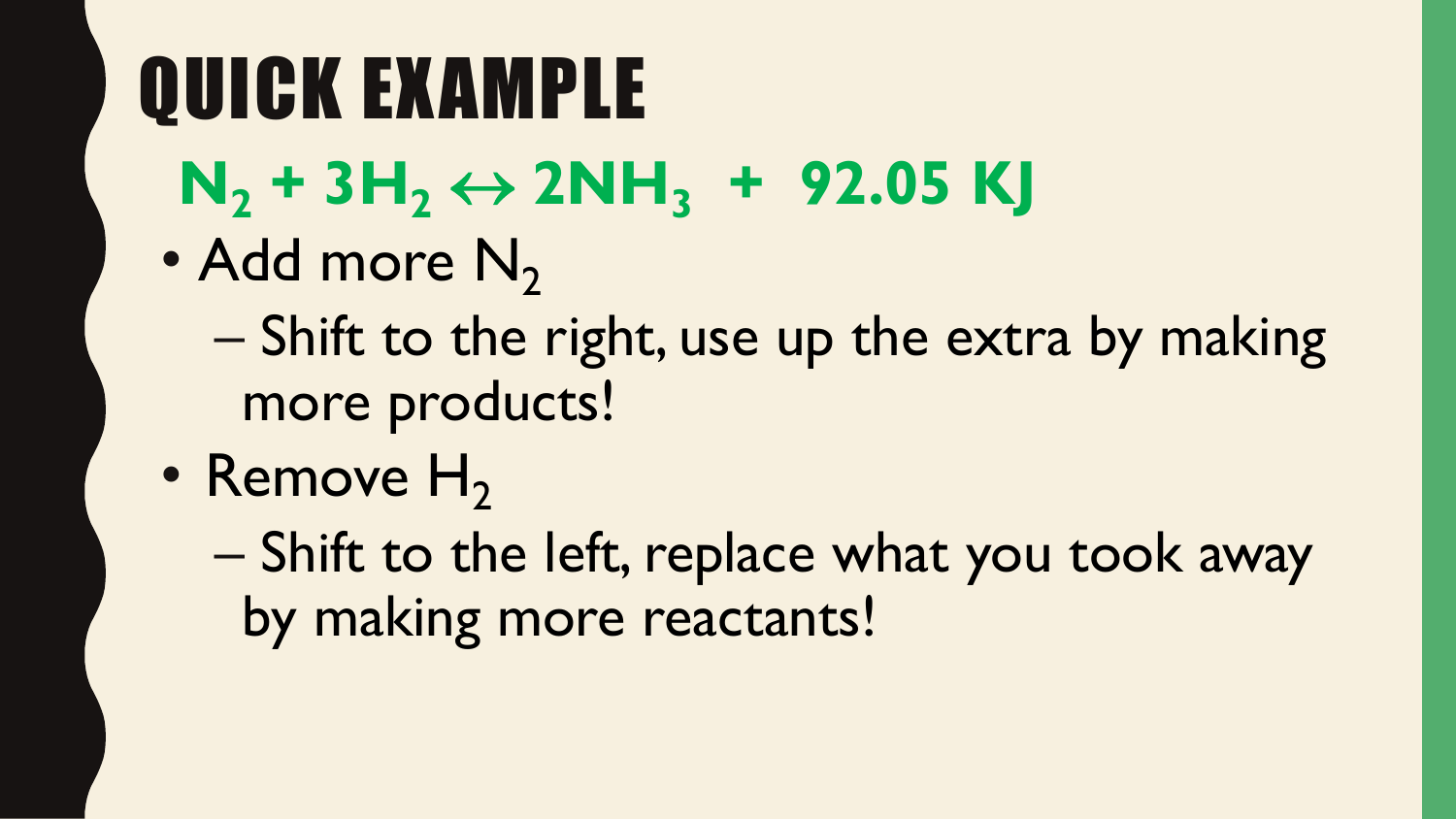#### CAN'T GET BACK TO THE START, BUT YOU CAN FIND A NEW EQUILIBRIUM

- You can't completely undo the stress and get back to your original concentrations…*BUT* you can at least end up "better off" than when totally stressed.
- The reaction will find *new ratios of concentrations* where the forward and backwards rate can once again be equal.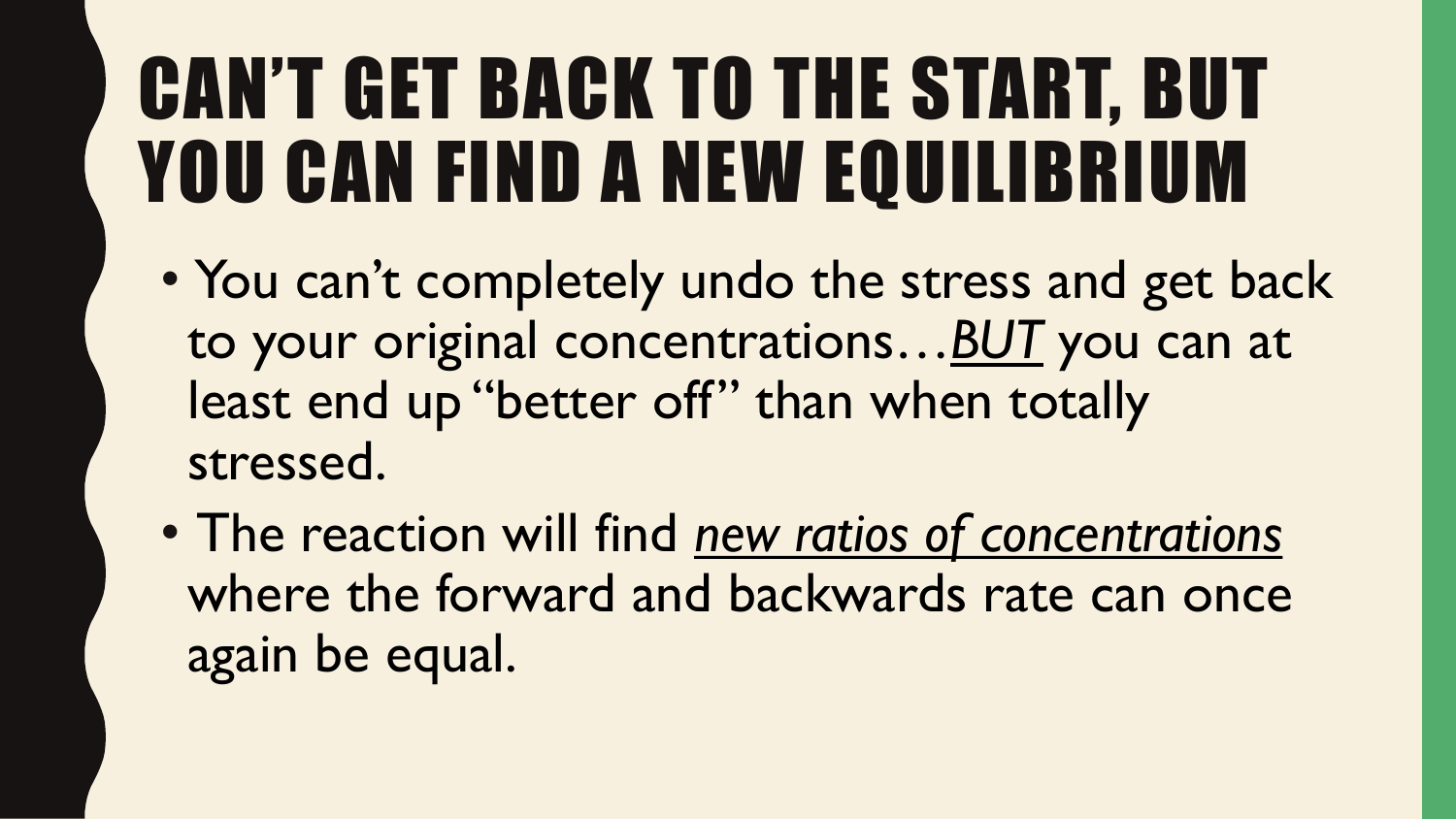**[N2] DURING the Stress no longer @ equilibrium**

Didn't get back to starting point, but better than during the stress!

**[N2] AFTER reacting a NEW equilibrium position**

So comparing BEFORE stressor to AFTER stressor, there is a *SLIGHT* increase to the thing you added extra of.

**[N2] BEFORE Stress Applied @ ORIGINAL equilibrium position**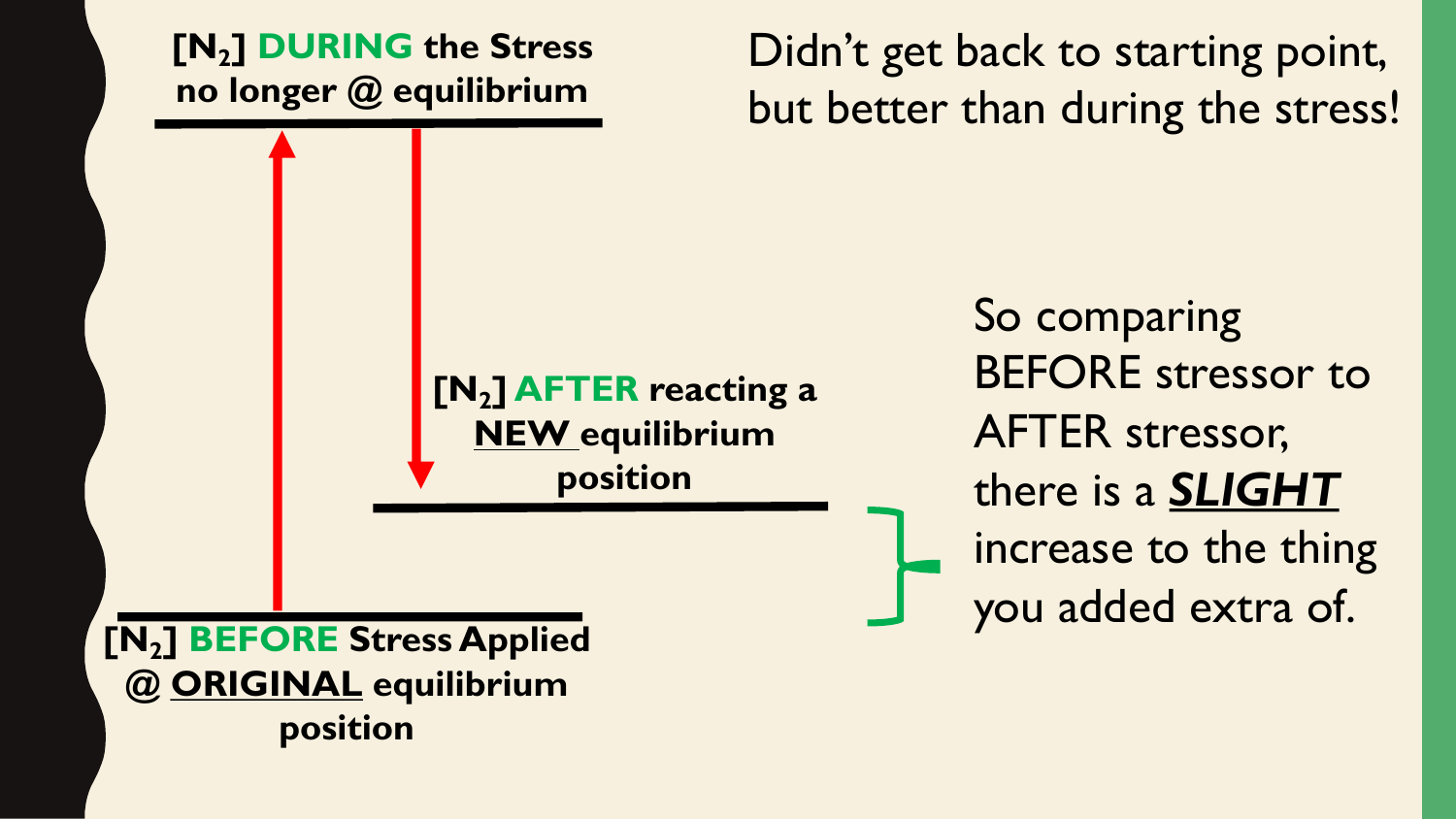# WHAT ABOUT CHANGING PRESSURE?

- Increasing pressure causes molecules to be too crowded, too close together
- If you can reduce the *number of moles of gas particles* it will make things less crowded and relieve some of the pressure
	- *Move to the side with fewer moles of gas!*
- Reducing pressure?
	- –*Move to the side with more moles to get the pressure back up!*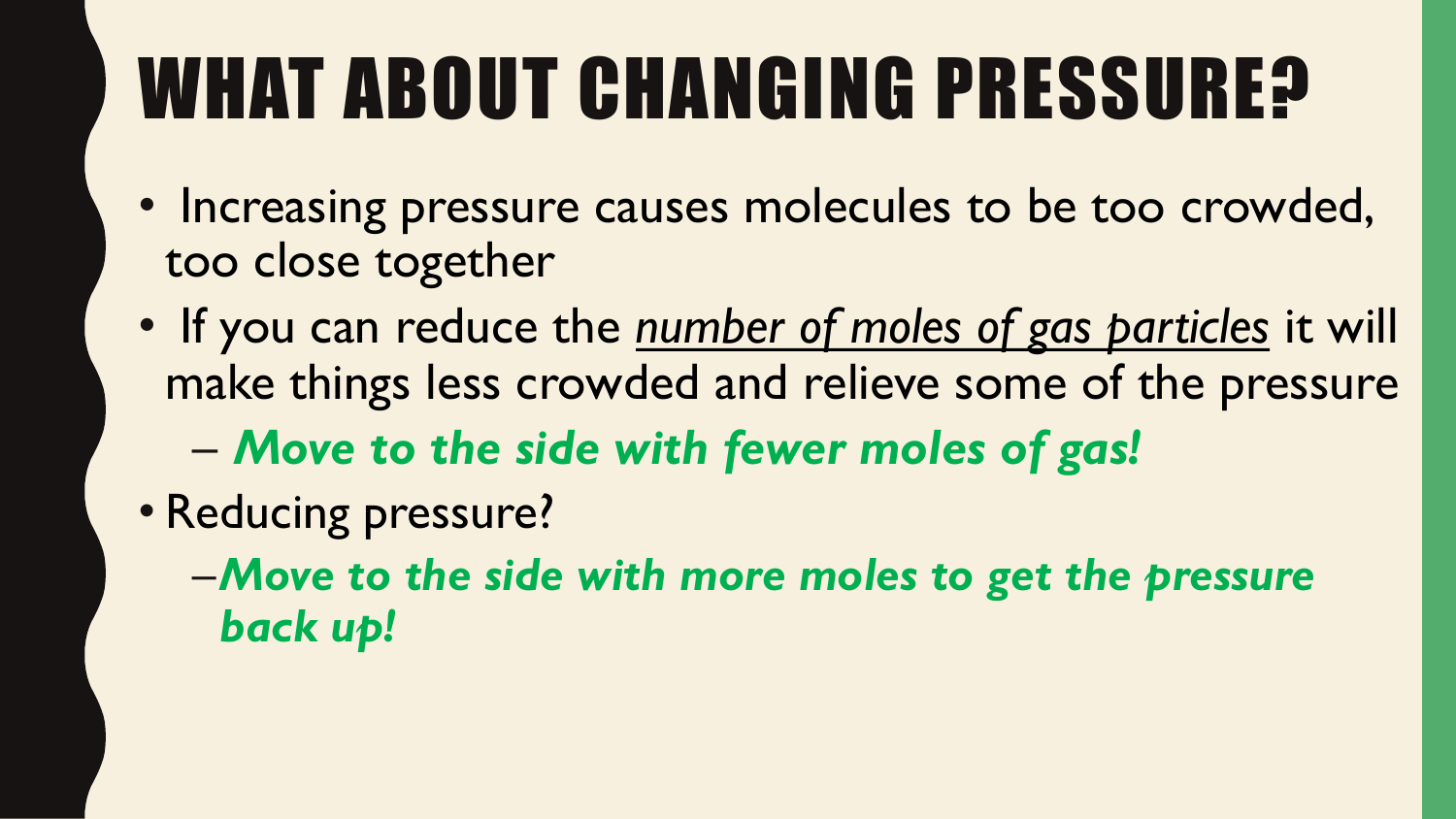#### QUICK EXAMPLE

 $N_{2(g)}$  **+ 3H<sub>2</sub>** (g)  $\leftrightarrow$  2NH<sub>3</sub> (g) **+ 92.05 KJ** *4 moles of gas 2 moles of gas*

- Increase pressure
	- Shift to the right, fewer moles, less crowded, lowers pressure back down
- Decrease pressure
	- Shift to the left, more moles gas, more crowded, raises pressure back up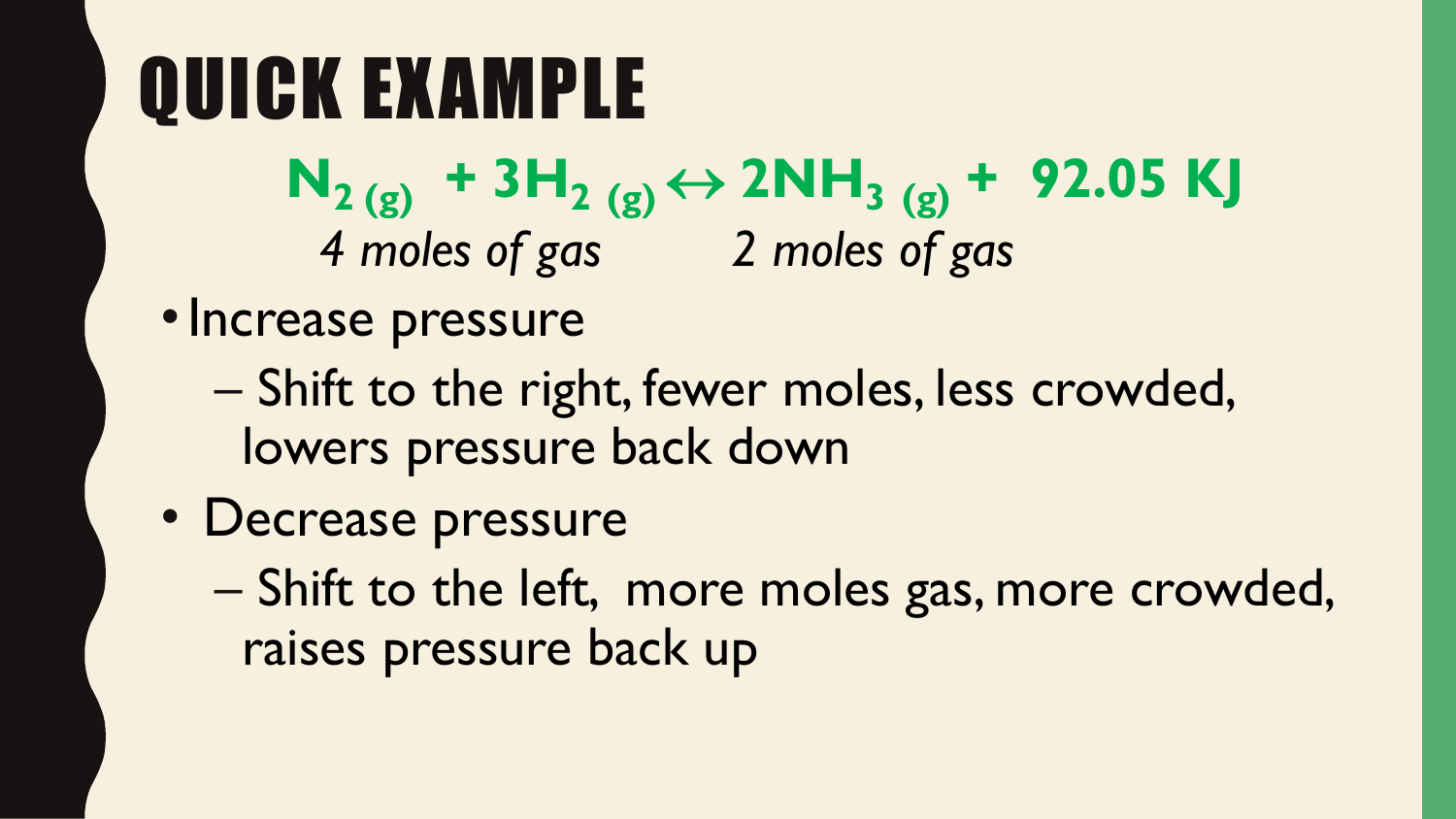# E[QUILIBRIUM VIDEO](https://www.youtube.com/watch?v=b6WmwtVNDf4)S

**1) [Blue Bottle Demo:](https://www.youtube.com/watch?v=_QnRt7PYzeY)**  https://www.youtube.com/watch?v= kGSPAkOgN3U

**2) [Bozeman Science Reversible](https://www.youtube.com/watch?v=dUMmoPdwBy4)  Reactions:** 

https://www.youtube.com/watch?v=b6 WmwtVNDf4

- **3) Water Beaker Demo Video:**  https://www.youtube.com/watch?v= Q nRt7PYzeY
- **4) TED what is Equilibrium Cartoon Explanation:**

https://www.youtube.com/watch?v=dU MmoPdwBy4

- **5)** Fuse S https:// ImYQ
- **6) TEDE** feeds **t** https://
- D4FscM **7)** Crash
	- https://  $Ng$ <sub>dK</sub>
- **8)** Fuse S **Princi** https:// **UV455**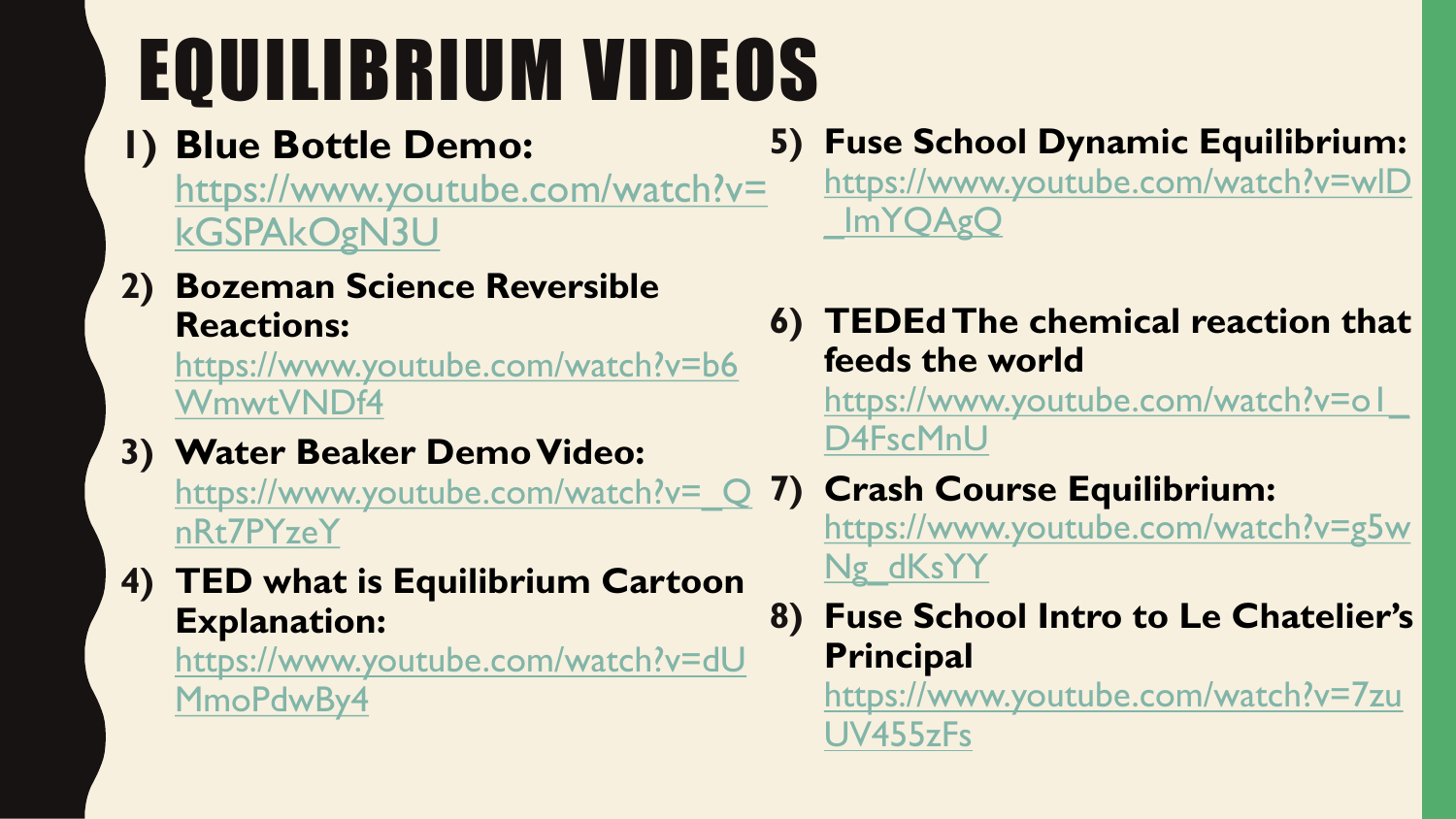#### LE CHATELIER'S PRACTICE PROBLEMS

| Q#             | Equation                                                                                          | Shift Left or Right? | Changes? |
|----------------|---------------------------------------------------------------------------------------------------|----------------------|----------|
| $\mathbf{1}$   | $N_{2(g)} + O_{2(g)} \leftrightarrow 2NO_{(g)}$<br>Stressor:                                      |                      |          |
| $\overline{2}$ | $H_{2(g)} + I_{2(g)} \leftrightarrow 2HI_{(g)}$<br>Stressor:                                      |                      |          |
| 3              | $CO_{(g)} + H_2O_{(g)} \leftrightarrow CO_{2(g)} + H_{2(g)}$<br>Stressor:                         |                      |          |
| 4              | $2SO_{2(g)} + O_{2(g)} \leftrightarrow 2SO_{3(g)}$<br>Stressor:                                   |                      |          |
| 5              | $3O_{2(g)} \leftrightarrow 2O_{3(g)}$<br>Stressor:                                                |                      |          |
| 6              | $H_2O_{2(1)} \leftrightarrow H_{2(g)} + O_{2(g)}$<br>Stressor:                                    |                      |          |
| 7              | $CO_{(g)} + 2H_{2(g)} \leftrightarrow CH_3OH_{(g)}$<br>Stressor:                                  |                      |          |
| 8              | $CH_{4(g)} + 2O_{2(g)} \leftrightarrow CO_{2(g)} + 2H_2O_{(g)}$<br>$\Delta H = -5kJ$<br>Stressor: |                      |          |